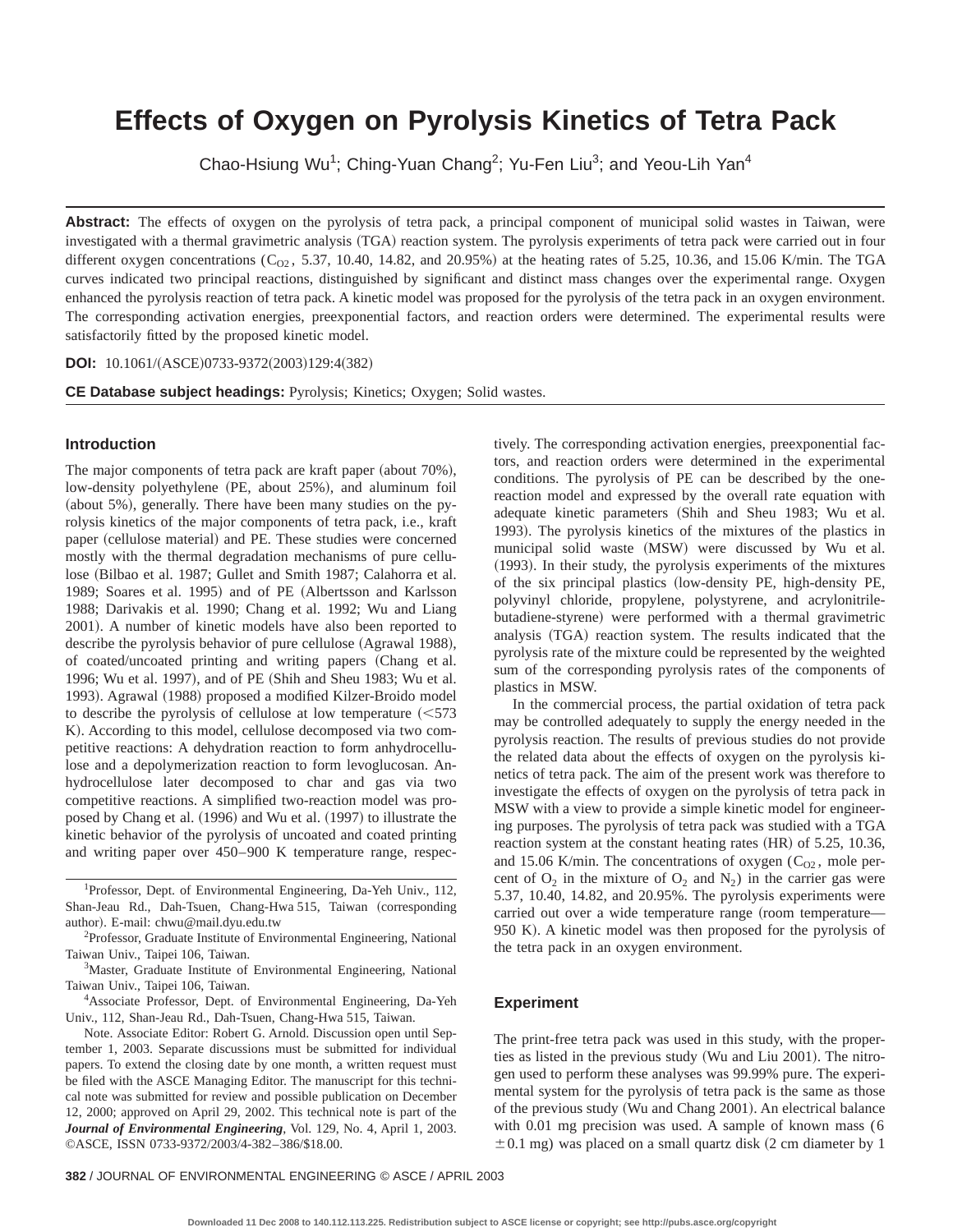

**Fig. 1.** Comparison of residual mass fraction  $(M)$  by model prediction (line), with experimental data (symbol) at different heating rates (HR) for pyrolysis of tetra pack in C<sub>O2</sub>=5.37%. ( $R^2$ =0.97, 0.98, and 0.96 for  $HR = 5.25$ , 10.36, and 15.06 K/min, respectively.)

mm thick) hung on the suspension wire (platinum,  $0.18$  mm diameter) of the balance and enclosed in a quartz shell-and-tube reactor. The outer shell was 67 cm long with 3.8 cm inside diameter. The inner tube was 27 cm long with 1.2 cm inside diameter. Nitrogen at a high-flow rate was first introduced into the rear channel of the balance cover for 2 h to purge residual oxygen. The carrier gas of nitrogen with desired  $C_{O2}$ , which was premixed with needle valves, was introduced into the inner tube of the reactor. The total flow rate of the carrier gas  $(N_2 \text{ and } O_2)$  was  $80 \pm 2$  cm<sup>3</sup>/min (at 101.3 kPa and 293 K). After about 0.5 h the reactor was placed in the furnace  $(1.28 \text{ kW})$ , which had been preset to a specified heating rate  $(5.25, 10.36,$  or 15.06 K/min). When the control units were all ready, the pyrolysis run was begun. The reaction temperature and mass of sample were recorded at time intervals of 10 s by the computerized dataprocessing unit. The pyrolysis process was operated under atmospheric pressure. The effluent stream leaving the outer shell was passed through a water trap before venting to a fume hood. When the pyrolysis was ended, the furnace was turned off. The carrier gas of  $N_2$  was kept flowing until the temperature of reactor was cooled below 373 K.

# **Results and Discussion**

#### **Pyrolysis of Tetra Pack**

The final residues masses  $(W_f)$  of tetra pack at different oxygen concentrations and heating rates are about 10–16% of the initial sample masses. The residue with a mass of *W* after pyrolysis was expressed on a normalized basis as residual mass fraction *M*  $=(W-W_f)/(W_0-W_f)$ ,  $W_0$  is the initial sample mass. The variations of *M* with reaction temperature (*T*) at  $C_{02} = 5.37\%$ , for example, is shown in Fig. 1. The variations of  $M$  with  $T$  for  $C_{O2}$ = 10.40, 14.82, and 20.95% are similar to that of  $C_{O2}$  = 5.37%. Obviously, there were two principal reactions as distinguished by the two significant and distinct mass changes over the temperature range 400–950 K for all the TGA curves. When the temperature reached about 450–500 K, the first distinct mass change began and proceeded until *M* was 0.4 and then slowly. The second distinct mass change began at a residual mass fraction of about 0.38 and proceeded slowly to the end. At a lower-heating rate, the time required for the polymer to reach a given temperature was longer. This would generally result in a higher conversion. Hence, the



**Fig. 2.** Activation energies  $(E)$  at different conversions  $(X)$  for pyrolysis of tetra pack in  $C_{O2} = 5.37$ , 10.40, 14.82, and 20.95%

residual mass curve at a lower-heating rate is below or to the left of that at a higher-heating rate. For the same heating rate, the curves of the residual mass fraction were influenced while moving to the lower-temperature region at a higher oxygen concentration (Wu and Liu 2001). This indicated that oxygen affects the pyrolysis products as well as the pyrolysis kinetics.

Some common methods used for dealing with the pyrolysis data have been developed and employed by previous investigators (Petrovic and Zavargo 1986; Wu et al. 1993). These methods were primarily based on the following equation:

$$
r = dX/dt = k(1 - X)^n \tag{1}
$$

where  $r =$  instantaneous reaction rate;  $X =$  conversion at time *t*;  $n$ = reaction order taking account of the pyrolysis of solid waste; and  $k$ = reaction rate constant depending on the pyrolysis temperature according to the Arrhenius relation  $\lceil k = A \exp(-E/RT) \rceil$ . Because oxygen participated the pyrolysis reaction, the concentration term of oxygen must be combined in the rate equation. That is

$$
r = dX/dt = k(1 - X)^{n} (O_2)^{m}
$$
 (2)

where  $(O_2)$ =concentration of oxygen in mole fraction and *m* = reaction order taking account of the effects of oxygen on the pyrolysis reaction.

The differential method for determining the activation energy  $(E)$  was employed in this study. Taking the natural logarithm of Eq. (2) yielded  $\ln(dX/dt) = \ln[A(1-X)^n] + m \ln(O_2) - E/RT$ . At the same degree of conversion and constant oxygen concentration, the reaction temperatures were different under the various heating rates. A desired residual mass fraction (or conversion) was specified from Fig. 1. Then, the reaction temperatures corresponding to the various heating rates were obtained. Simultaneously, a set of instantaneous rates (*dX*/*dt*) was deduced corresponding to these reaction temperatures from the instantaneous reaction rate curves. A straight line with slope  $(-E/R)$  was obtained by plotting  $ln(dX/dt)$  versus  $1/T$ . The value of *E* corresponding with the selected conversion and oxygen concentration would then be obtained. The activation energies under different conversions and oxygen concentrations are shown in Fig. 2. The results indicated that the activation energies of the pyrolysis of tetra pack were in the range of about 2–57 kcal/mol. These values may be divided into two groups ( $X \le 0.6$  and  $X > 0.6$ ) for every oxygen concentration. It is noted that the activation energy from the one with an  $O<sub>2</sub>$  concentration of 14.8% is much higher than that of other ones with different  $O_2$  concentrations. The same result was obtained for another run of the pyrolysis with an  $O<sub>2</sub>$  concentration of 14.8%. To check the irregular distribution in activation energy,

JOURNAL OF ENVIRONMENTAL ENGINEERING © ASCE / APRIL 2003 / **383**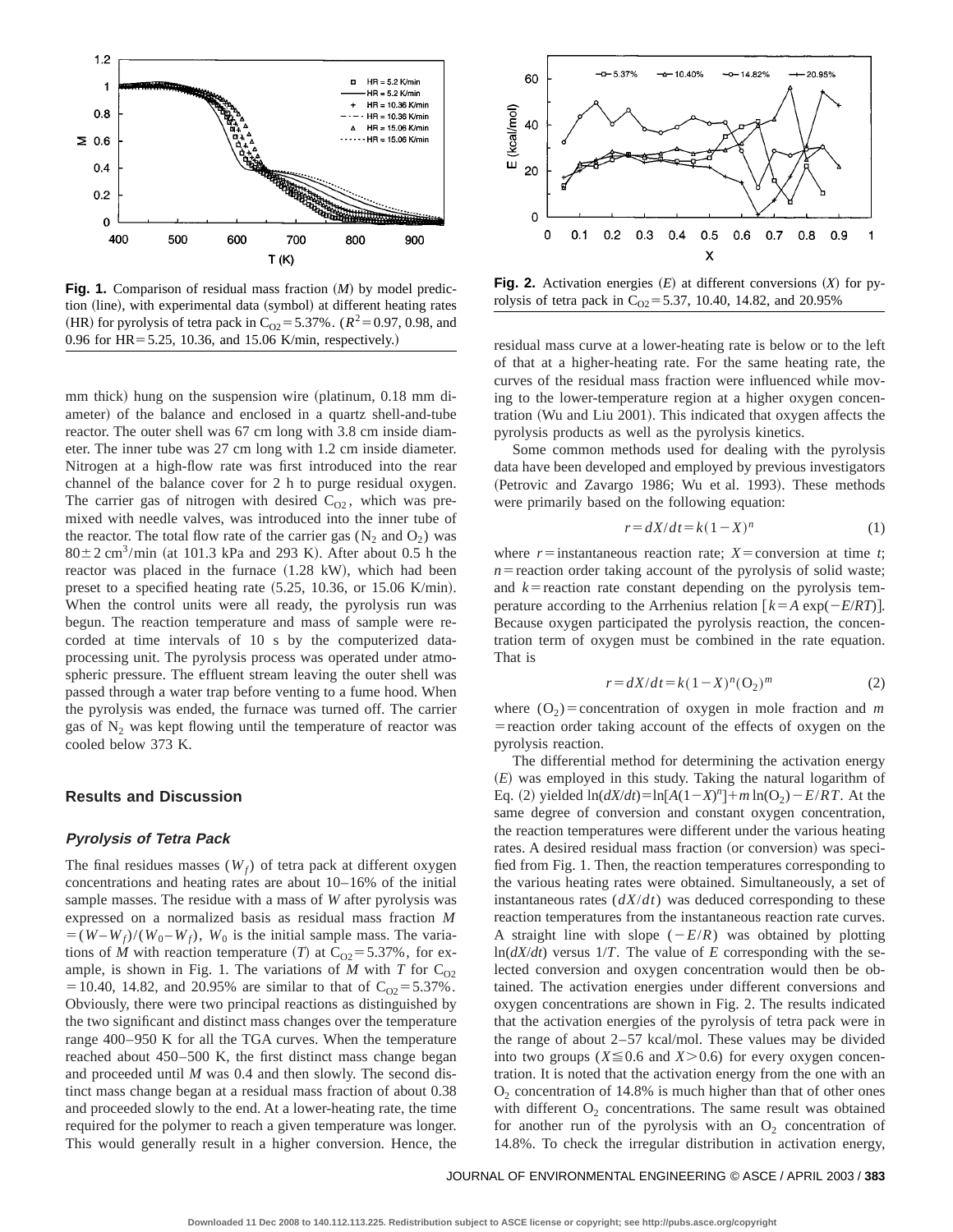

**Fig. 3.** Reaction scheme of tetra pack pyrolysis in oxygen environment.  $(k_1, k_2)$ : reaction rate constants)

further pyrolysis runs under different  $O<sub>2</sub>$  concentrations (say,  $C_{O2}$  = 12, 14, 16, and 18%) may be helpful.

#### **Kinetic Model**

Examining the results of this study, the trend of the TGA curves was similar to that of tetra pack pyrolysis in a nitrogen environment (Wu and Chang 2001). The first pyrolysis reaction of tetra pack in the oxygen environment was in the temperature range below about 650 K ( $X \le 0.6$ ). It was contributed mainly by the first reaction of kraft paper. The residual mass fraction of the pyrolysed sample decreased from 1.0 to about 0.4 for all the TGA curves. The degradation reactions of cellulose and hemicellulose in kraft paper were considered as an overall reaction. The products of this reaction were intermediates and volatiles. The second reaction was in the temperature range of about 650 to 950 K (*X*  $>0.6$ ). It was contributed mainly by the second reaction of kraft paper and the degradation of low-density PE. Since the pyrolysis reactions included the degradation of low-density PE and the decomposition of various intermediates to form volatiles and solid residue. The activation energy fluctuated violently at this stage. However, the pyrolysis reactions were also considered as a representative reaction for engineering purpose. The product distributions have been determined in the previous study (Wu and Liu 2001).

From the TGA curves in this study and the product distribution of tetra pack pyrolysis in an oxygen environment (Wu and Liu  $2001$ ), a two-reaction model (as shown in Fig. 3) is therefore proposed. Based on the proposed model and the Arrhenius law, the residual mass fraction *M* may be obtained by the following equations:

$$
M = (W - W_f)/(W_0 - W_f) = 1 - m_{V_1} - m_{V_2}
$$
 (3)

$$
X_1 = m_{v1}/F_1 \tag{4}
$$

$$
X_2 = m_{v2}/F_2 \tag{5}
$$

$$
d(m_{V_1}/F_1)/dt = k_1 [1 - (m_{v1}/F_1)]^{n1} (O_2)^{m1}
$$
 (6)

$$
d(m_{v2}/F_2)/dt = k_2 [1 - (m_{v2}/F_2)]^{n2} (O_2)^{m2}
$$
 (7)

where  $k_1 = A_1 \exp(-E_1 /RT)$  and  $n_1$ , and  $k_2 = A_2 \exp(-E_2 /RT)$ and  $n_2$ = reaction rate constants and reaction orders of reactions 1 and 2, respectively; and  $m_{v1} = W_{v1} / (W_0 - W_f)$  and  $m_{v2}$  $= W_{v2} / (W_0 - W_f)$  = mass fractions of volatiles  $V_1$  and  $V_2$ , respectively. Eqs.  $(3)$ – $(7)$  satisfy the following conditions:

$$
M = 1, \ m_{v1} = m_{v2} = 0 \quad \text{at } t = 0 \tag{8}
$$

In Eqs. (4)–(7),  $F_1$  and  $F_2$  are the weighting factors taking account of the decrease in the residual mass fraction contributed by pyrolysis reactions  $1 ~ (+650 K)$  and  $2 ~ (650–950 K)$ , respectively. From the TGA curves,  $F_1$  and  $F_2$  are estimated to be about 0.6 and 0.4, respectively.

When  $n_1$ ,  $n_2 \neq 1$ , Eqs. (6) and (7) were solved to give the following solutions:

$$
m_{v1}/F_1 \cong 1 - \{1 - A_1RT^2(1 - n_1)(O_2)^{m1} \exp(-E_1/RT)
$$
  
\n
$$
\times [1 - 2/(E_1/RT) + 6/(E_1/RT)^2
$$
  
\n
$$
-24/(E_1/RT)^3 + \cdots]/E_1HR\}^{1/(1-n1)}
$$
(9)  
\n
$$
m_{v2}/F_2 \cong 1 - \{1 - A_2RT^2(1 - n_2)(O_2)^{m2} \exp(-E_2/RT)
$$
  
\n
$$
\times [1 - 2/(E_2/RT) + 6/(E_2RT)^2]
$$

$$
-24\langle (E_2/RT)^3 + \cdots \rangle / E_2 HR \rangle^{1/(1-n^2)}
$$
(10)

where  $HR = dT/dt$  heating rate;  $A_1$  and  $E_1$  and  $A_2$  and  $E_2$  $=$  preexponential factors of Arrhenius-terms and the activation energies of Pyrolysis Reactions 1 and 2, respectively; *T* = pyrolysis temperature; and  $m_1$  and  $m_2$ = reaction order taking account of the effects of oxygen on the Pyrolysis Reactions 1 and 2, respectively.

The principal components of tetra pack are kraft paper LDPE and aluminum foil. The kraft paper also consists mostly of cellulose together with a small fraction of hemicellulose, additives, and impurities, etc. Owing to the variety of components in tetra pack, its pyrolysis behavior may differ significantly from that of pure component. In addition, the molecular structure of the residue may vary during pyrolysis and differ from the original one, which was observed in the distribution of activation energy. For engineering purposes, it was necessary to select a set of representative kinetic parameters in applying Eqs.  $(3)$ ,  $(9)$ , and  $(10)$ . The activation energies for Pyrolysis Reactions 1 and 2 were obtained by taking arithmetic averages over the conversion ranges *X*  $= 0.1 - 0.6$  and  $X = 0.6 - 0.85$ , respectively. This gave  $E_1 = 27.02$ , 27.83, 40.82, and 22.47 kcal/mol for  $C_{O2}$  = 5.37, 10.40, 14.82, and 20.94%, and *E*<sub>2</sub>=19.54, 39.11, 25.86, and 22.47 kcal/mol for  $C_{O2}$ = 5.37, 10.40, 14.82, and 20.94%, respectively. Based on the reaction kinetics, the activation energy is constant for the Pyrolysis Reactions 1 or 2 even at different oxygen concentrations. The activation energies for Pyrolysis Reactions 1 and 2 were obtained by taking arithmetic averages over four different oxygen concentrations. This gave  $E_1 = 29.53$  and  $E_2 = 26.74$  kcal/mol.

Rearranging Eq.  $(2)$  and taking natural logarithms gives

$$
\ln[(dX/dt)/\exp(-E/RT)] = n\ln(1-X) + \ln A + m\ln(O_2)
$$
\n(11)

With the substitution of the instantaneous rates and the activation energy  $(29.53 \text{ or } 26.74 \text{ kcal/mol})$  into Eq.  $(11)$ , a straight line with slope *n* and intercept  $\ln A + m \ln(O_2)$  was obtained by plotting  $\ln[(dX/dt)/\exp(-E/RT)]$  against  $\ln(1-X)$  at constant oxygen concentration. This gave  $n_1 = 0.93$ , 0.73, 0.75, and 0.78 for C<sub>O2</sub>  $=$  5.37, 10.40, 14.82, and 20.94%, and  $n_2$ = 2.72, 2.00, 2.38, and 2.16 for  $C_{O2}$ =5.37, 10.40, 14.82, and 20.94%, respectively. The reaction order is also constant for the Pyrolysis Reactions 1 or 2 even at different oxygen concentrations. The reaction orders for Pyrolysis Reactions 1 and 2 were obtained by taking arithmetic averages over four different oxygen concentrations. This gave  $n_1$ =0.80 and  $n_2$ =2.32.

Also, rearranging Eq.  $(2)$  and taking natural logarithms gives

$$
\ln[(dX/dt)/(1-X)^n] = (-E/RT) + \ln A + m \ln(O_2)
$$

$$
= \ln k + m \ln(O_2)
$$
 (12)

The activation energy can be further revised using Eq.  $(12)$ . For the constant oxygen concentration, with the substitution of reaction orders  $n_1 = 0.80$  or  $n_2 = 2.32$  into Eq. (12), a straight line

#### **384** / JOURNAL OF ENVIRONMENTAL ENGINEERING © ASCE / APRIL 2003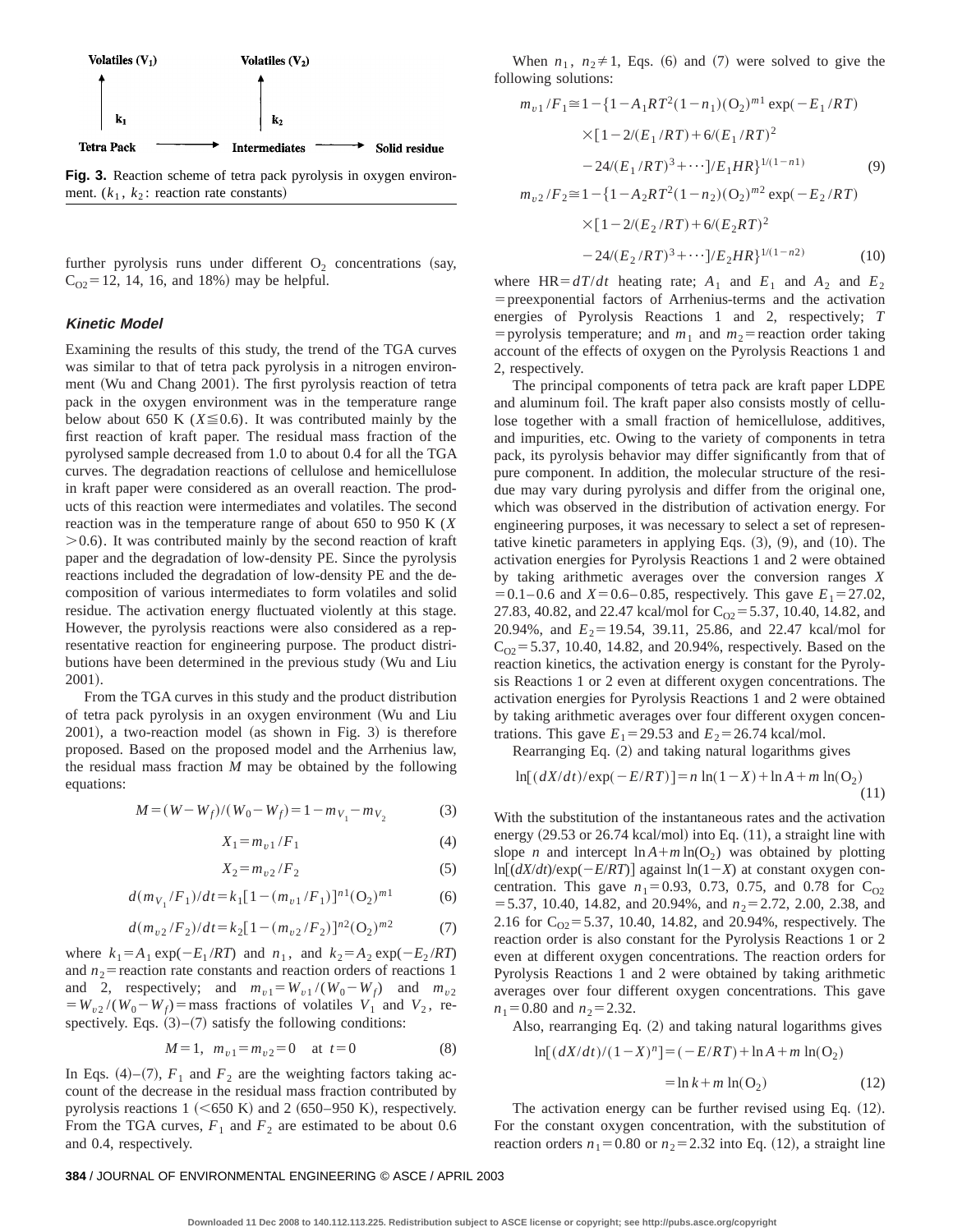with slope ( $-E/R$ ) and intercept  $\ln A + m \ln(O_2)$  was obtained by plotting  $\ln[(dX/dt)/(1-X)^n]$  against  $1/T$ . The value of *E* for Pyrolysis Reactions 1 or 2 corresponding with the selected oxygen concentration would then be obtained. The activation energies for Pyrolysis Reactions 1 and 2 were obtained by taking arithmetic averages over four different oxygen concentrations. This gave the revised activation energies  $E_1 = 26.55$  and  $E_2 = 23.39$  kcal/mol. Also, the preexponential factor is constant for the Pyrolysis Reactions 1 or 2 even at different oxygen concentrations. By the linear regression, a straight line with slope *m* and intercept ln *A* was obtained by plotting  $\ln A + m \ln(O_2)$  against  $\ln(O_2)$ . Thus, the preexponential factors and reaction orders in oxygen concentration term were  $A_1 = 7.03 \times 10^6 \text{ s}^{-1}$  and  $m_1 = -0.48$ ,  $A_2 = 9.29$  $\times$ 10<sup>5</sup> s<sup>-1</sup> and  $m_2$ =1.47 for the Pyrolysis Reactions 1 and 2, respectively.

The computed values for the model simulation of residual mass fraction with the parameter values  $(A_1, A_2 = 7.03 \times 10^6)$ ,  $9.29 \times 10^5$  s<sup>-1</sup>,  $E_1$ ,  $E_2 = 26.55$ , 23.39 kcal/mol,  $F_1$ ,  $F_2 = 0.6$ , 0.4,  $m_1$ ,  $m_2 = -0.48$ , 1.47, and  $n_1$ ,  $n_2 = 0.80$ , 2.32) were compared with the experimental data shown in Fig. 1. The coefficients of determination  $(R^2)$ , computed at the range of 5–95% of the final loss  $(W_0 - W_f)$ , are close to 1 for C<sub>O2</sub>=5.37, 10.40, 14.82, and 20.94%. The computed results for the proposed model gave good agreement with the experimental data under the examined conditions. This thus supported the validity and practical applicability of the proposed kinetic model in the oxygen concentration range of 5.37 to 20.95%.

### **Conclusions**

Pyrolysis experiments of tetra pack were carried out in a TGA reaction system at the heating rates of 5.25, 10.36, and 15.06 K/min. The effects of oxygen on the pyrolysis reaction were investigated over the oxygen concentrations range of 5.37–20.95%. A simplified two-reaction model was proposed to illustrate the kinetic behavior of the pyrolysis of tetra pack in an oxygen environment. The corresponding activation energies, preexponential factors and reaction orders were determined in the experimental conditions. Oxygen enhanced the pyrolysis reaction of tetra pack. The final residual masses were about 10–16% of the initial sample masses. The values were close to the ash content of tetra pack. This thus indicated that the combustibles of tetra pack could be effectively converted into fuels or primary chemicals by the pyrolysis method. The kinetic data obtained in this study would provide useful information for the pyrolytical treatment of the waste tetra pack in MSW.

#### **Acknowledgments**

The writers express their sincere thanks to the National Science Council of Taiwan for its financial support under Project No. NSC 88-2211-E-212-002.

#### **Notation**

*The following symbols are used in this paper:*

- $A =$  preexponential factor of Arrhenius term  $(1/s)$ ;
- $A_1, A_2 = A$  of pyrolysis reactions 1, 2 (1/s);
	- $C_{O2}$  = oxygen concentration in mole percent (%);
	- $E =$  activation energy (kcal/mol);

 $E_1, E_2 = E$  of pyrolysis reactions 1, 2 (kcal/mol);

- $F_1, F_2$  = weighting factors taking account of contribution of pyrolysis reactions  $1, 2$  ( $\cdot$ );
- $k =$  reaction rate constant,  $=A \exp(-E/RT)$  (1/s);  $k_1, k_2 = k$  of pyrolysis reactions 1,

$$
2 = A_1 \exp(-E_1 / RT), A_2 \exp(-E_2 / RT)
$$
 (1/s);

$$
M = \text{residual mass fraction at time}
$$
  

$$
t = (W - W_f)/(W_0 - W_f) \quad (3)
$$

- $m =$  reaction order taking account of effects of oxygen on pyrolysis of tetra pack ();
- $m_1, m_2 = m$  of pyrolysis reactions 1, 2 ();

$$
m_{v1}, m_{v2} = \text{mass fractions of volatiles } V_1, V_2 \text{ based on } W_0
$$
  

$$
-W_f, = W_{v1}/(W_0 - W_f), W_{v2}/(W_0 - W_f) \text{ ( )};
$$

- $n =$  reaction order  $( )$ ;
- $n_1, n_2 = n$  of pyrolysis reactions 1, 2 ();
- $(O<sub>2</sub>)$  = oxygen concentration in mole fraction ();  $R =$  universal gas constant,

$$
1.987 \times 10^{-3}
$$
 (kcal/mol K);

$$
R2 = \text{coefficient of determination},
$$
  
= 1 -  $\left[\sum (y - y_c)^2\right] / \left[\sum (y - y_a)^2\right]$  ( );

- $r =$  instantaneous rate,  $= dX/dt$  (1/s);
- $T, T_0$  = pyrolysis temperatures at time *t*, and at beginning  $(t=0)$  of pyrolysis  $(K)$ ;
	- $t =$  pyrolysis time,  $=(T-T_0)/HR$  (s);
- $V_1, V_2$  = volatiles produced by pyrolysis reactions 1, 2;  $W, W_0$  = total masses of residual sample at time *t*, and of initial sample  $(mg)$ ;
	- $W_f$  = total final residual mass (mg);

$$
W_{v1}
$$
,  $W_{v2}$  = accumulated masses of  $V_1$ ,  $V_2$  at time t (mg);

$$
X = \text{conversion at time } t, = (W_0 - W)/(W_0 - W_f) = 1
$$
  
- $M = m_{v1} + m_{v2}$ ();

- $X_1, X_2 = X$  of pyrolysis reactions 1, 2 ();
	- $y =$  experimental value of residual mass fraction at specified temperature  $( )$ ;
	- $y_a$  = arithmetric average of experimental values of residual mass fraction at specified temperature  $( )$ ; and
	- $y_c$  = computed value of residual mass fraction at specified temperature  $( )$ .

### **References**

- Agrawal, R. K. (1988). "Kinetics of reactions involved in pyrolysis of cellulose. II: The modified Kilzer-Broido model.'' *Can. J. Chem. Eng.,* 66, 413–418.
- Albertsson, A. C., and Karlsson, S. (1988). "The three stages in degradation of polymers-polyethylene as a model substance.'' *J. Appl. Polym. Sci.,* 35, 1289–1302.
- Bilbao, R., Arauzo, J., and Millera, A. (1987). "Kinetics of thermal decomposition of cellulose. Part I. Influence of experimental conditions.'' *Thermochim. Acta,* 120, 121–131.
- Calahorra, M. E., Cortazar, M., Eguiazabal, J. I., and Guzman, G. M. (1989). "Thermogravimetric analysis of cellulose: Effect of the molecular weight on the decomposition.'' *J. Appl. Polym. Sci.,* 37, 3305– 3314.
- Chang, C. Y., Wu, C. H., Hor, J. L., Shih, S. M., and Chen, L. W. (1992). ''Pyrolysis kinetics of polyethylene.'' *J. Chin. Inst. Environ. Eng.,*  $2(2)$ , 125–133.
- Chang, C. Y., Wu, C. H., Hwang, J. Y., Lin, J. P., Yang, W. F., Shih, S. M., Chen, L. W., and Chang, F. W. (1996). "Pyrolysis kinetics of uncoated printing and writing paper of MSW." *J. Environ. Eng.*, 122(4), 299– 305.
- Darivakis, G. S., Howard, J. B., and Peters, W. A. (1990). "Release rates of condensables and total volatiles from rapid devolatilization of poly-

JOURNAL OF ENVIRONMENTAL ENGINEERING © ASCE / APRIL 2003 / **385**